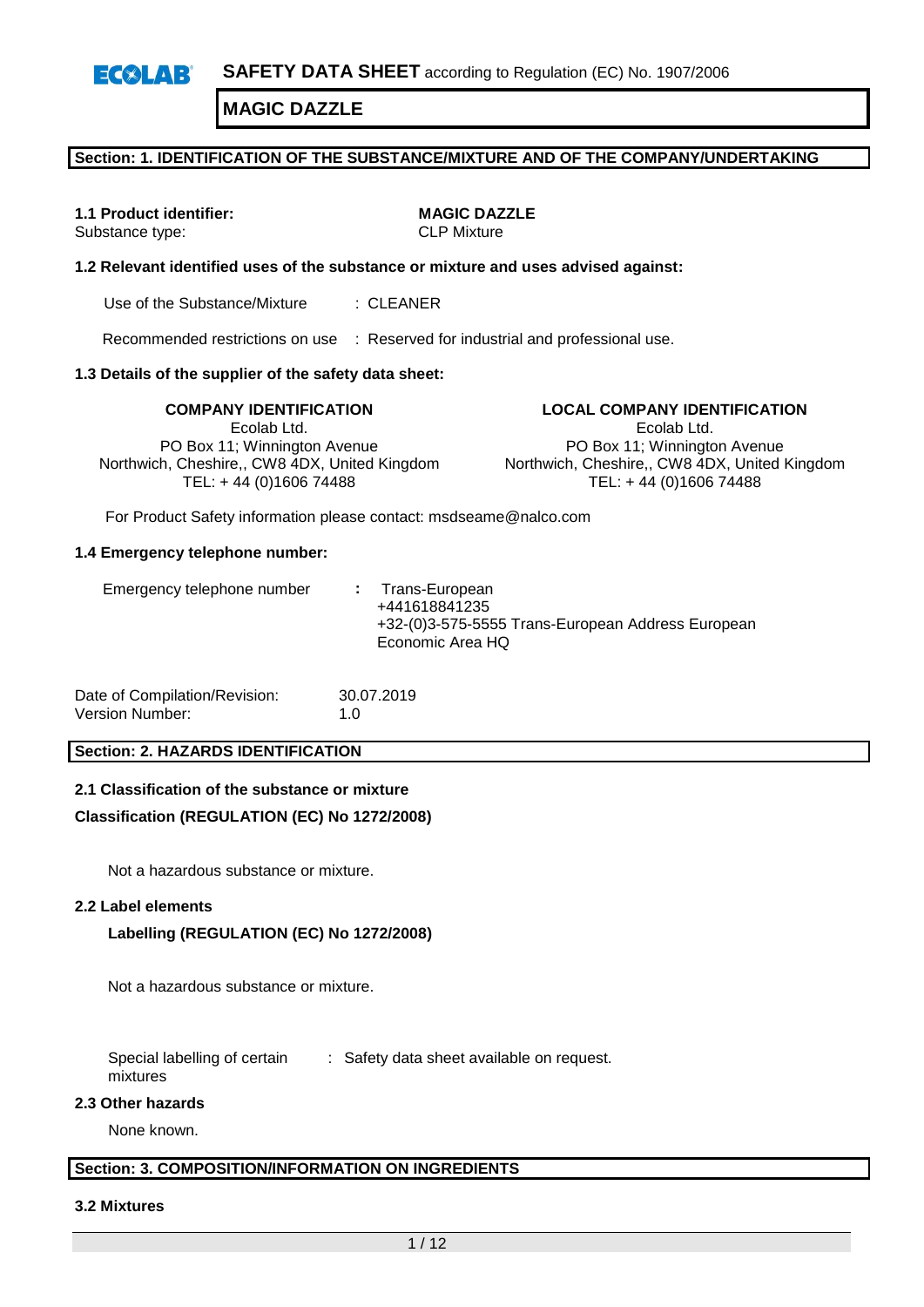#### **Hazardous components**

| <b>Chemical Name</b>                         | CAS-No.          | Classification                          | Concentration: |
|----------------------------------------------|------------------|-----------------------------------------|----------------|
|                                              | EC-No.           | (REGULATION (EC) No 1272/2008)          | [%]            |
|                                              | <b>REACH No.</b> |                                         |                |
| 1-Butoxy-2-Propanol                          | 5131-66-8        | Skin irritation Category 2; H315        | $3 - 5$        |
|                                              | 225-878-4        | Eye irritation Category 2; H319         |                |
|                                              | 01-2119475527-28 |                                         |                |
|                                              |                  |                                         |                |
| Substances with a workplace exposure limit : |                  |                                         |                |
| 1-Methoxy-2-Propanol                         | 107-98-2         | Flammable liquids Category 3; H226      | $2.5 - 5$      |
|                                              | 203-539-1        | Specific target organ toxicity - single |                |
|                                              | 01-2119457435-35 | exposure Category 3; H336               |                |
|                                              |                  |                                         |                |

For the full text of the H-Statements mentioned in this Section, see Section 16.

| <b>Section: 4. FIRST AID MEASURES</b> |  |
|---------------------------------------|--|

## **4.1 Description of first aid measures**

| If inhaled                 | : Get medical attention if symptoms occur.                                                                                                                                                                |
|----------------------------|-----------------------------------------------------------------------------------------------------------------------------------------------------------------------------------------------------------|
| In case of skin contact    | : Wash off with soap and plenty of water.<br>Get medical attention if symptoms occur.                                                                                                                     |
| In case of eye contact     | : Rinse with plenty of water.<br>Get medical attention if symptoms occur.                                                                                                                                 |
| If swallowed               | $\therefore$ Rinse mouth.<br>Get medical attention if symptoms occur.                                                                                                                                     |
| Protection of first-aiders | : In event of emergency assess the danger before taking action.<br>Do not put yourself at risk of injury. If in doubt, contact<br>emergency responders. Use personal protective equipment as<br>required. |

# **4.2 Most important symptoms and effects, both acute and delayed**

**See Section 11 for more detailed information on health effects and symptoms.**

## **4.3 Indication of immediate medical attention and special treatment needed**

| Treatment | : No specific measures identified. |  |
|-----------|------------------------------------|--|
|           |                                    |  |

# **Section: 5. FIREFIGHTING MEASURES**

# **5.1 Extinguishing media**

| Suitable extinguishing media                              | : Use extinguishing measures that are appropriate to local<br>circumstances and the surrounding environment. |
|-----------------------------------------------------------|--------------------------------------------------------------------------------------------------------------|
| 5.2 Special hazards arising from the substance or mixture |                                                                                                              |
| Specific hazards during<br>firefighting                   | : Not flammable or combustible.                                                                              |
| Hazardous combustion<br>products                          | Depending on combustion properties, decomposition products<br>may include following materials:               |

Carbon oxides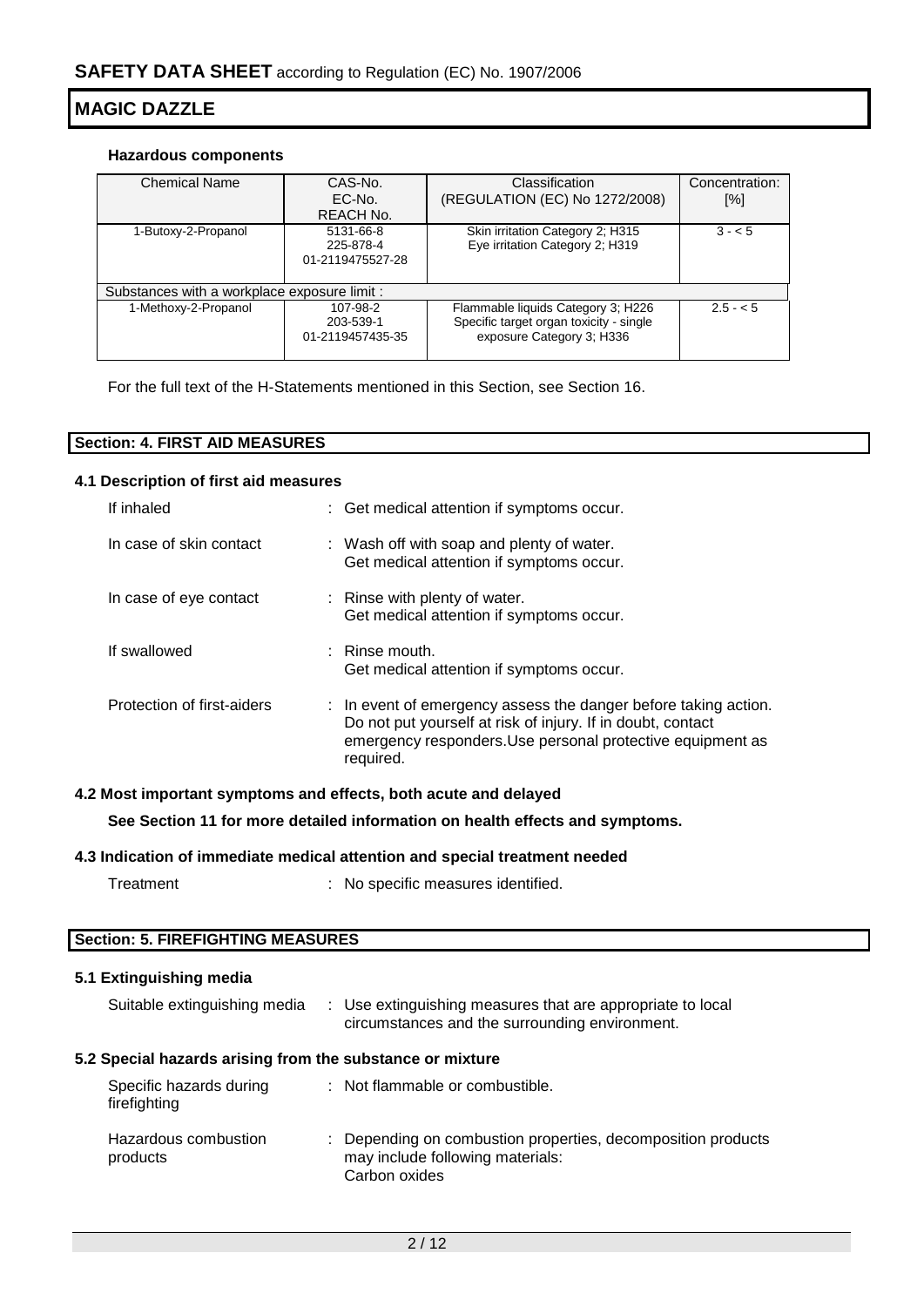| <b>IMAGIC DAZZLE</b>        |                                                                   |
|-----------------------------|-------------------------------------------------------------------|
| 5.3 Advice for firefighters |                                                                   |
| for firefighters            | Special protective equipment : Use personal protective equipment. |

| Further information | : Fire residues and contaminated fire extinguishing water must |
|---------------------|----------------------------------------------------------------|
|                     | be disposed of in accordance with local regulations.           |

#### **Section: 6. ACCIDENTAL RELEASE MEASURES**

#### **6.1 Personal precautions, protective equipment and emergency procedures**

| Advice for non-emergency<br>personnel | : Refer to protective measures listed in sections 7 and 8.                                                                                             |
|---------------------------------------|--------------------------------------------------------------------------------------------------------------------------------------------------------|
| Advice for emergency<br>responders    | : If specialised clothing is required to deal with the spillage, take<br>note of any information in Section 8 on suitable and unsuitable<br>materials. |
| ta da aman an talun an an an tan a    |                                                                                                                                                        |

# **6.2 Environmental precautions**

| Environmental precautions | No special environmental precautions required. |
|---------------------------|------------------------------------------------|
|---------------------------|------------------------------------------------|

#### **6.3 Methods and materials for containment and cleaning up**

| Methods for cleaning up | : Stop leak if safe to do so.                                 |
|-------------------------|---------------------------------------------------------------|
|                         | Contain spillage, and then collect with non-combustible       |
|                         | absorbent material, (e.g. sand, earth, diatomaceous earth,    |
|                         | vermiculite) and place in container for disposal according to |
|                         | local / national regulations (see section 13).                |
|                         | Flush away traces with water.                                 |
|                         | For large spills, dike spilled material or otherwise contain  |
|                         | material to ensure runoff does not reach a waterway.          |

## **6.4 Reference to other sections**

See Section 1 for emergency contact information. For personal protection see section 8. See Section 13 for additional waste treatment information.

## **Section: 7. HANDLING AND STORAGE**

#### **7.1 Precautions for safe handling**

| Advice on safe handling                                          |  | : For personal protection see section 8. Wash hands after<br>handling.                                    |  |  |  |
|------------------------------------------------------------------|--|-----------------------------------------------------------------------------------------------------------|--|--|--|
| Hygiene measures                                                 |  | : Wash hands before breaks and immediately after handling the<br>product.                                 |  |  |  |
| 7.2 Conditions for safe storage, including any incompatibilities |  |                                                                                                           |  |  |  |
| Requirements for storage<br>areas and containers                 |  | : Keep out of reach of children. Keep container tightly closed.<br>Store in suitable labelled containers. |  |  |  |
| Suitable material                                                |  | : Keep in properly labelled containers.                                                                   |  |  |  |
| 7.3 Specific end uses                                            |  |                                                                                                           |  |  |  |
| Specific use(s)                                                  |  | :CLEANER                                                                                                  |  |  |  |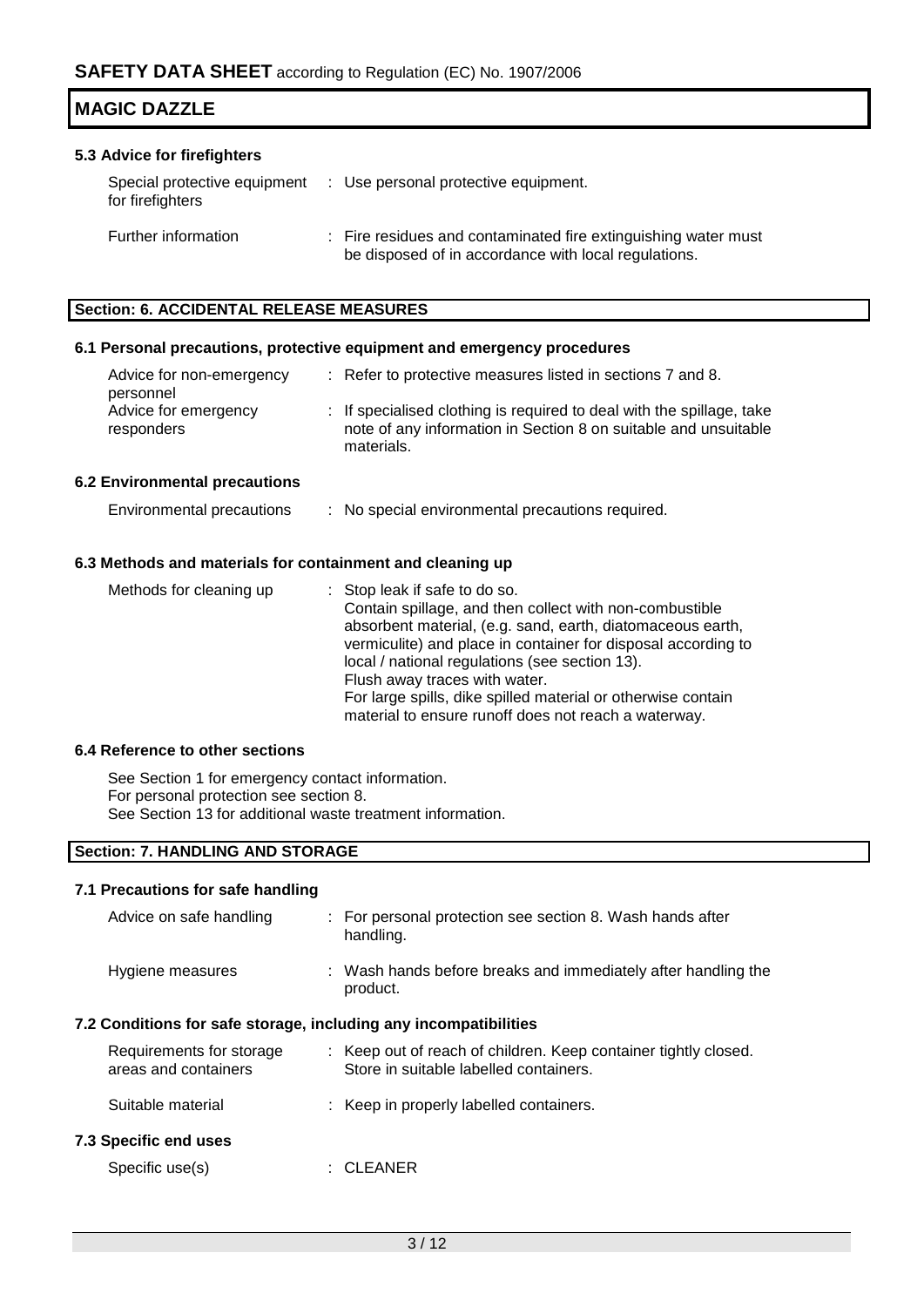# **Section: 8. EXPOSURE CONTROLS/PERSONAL PROTECTION**

# **8.1 Control parameters**

# **Occupational Exposure Limits**

| Components                | CAS-No.     |                                                                            | Value type (Form<br>of exposure)                                           | Control parameters | <b>Basis</b> |  |
|---------------------------|-------------|----------------------------------------------------------------------------|----------------------------------------------------------------------------|--------------------|--------------|--|
| 1-Methoxy-2-              | 107-98-2    |                                                                            | OELV - 8 hrs                                                               | $100$ ppm          | IR OEL       |  |
| Propanol                  |             |                                                                            | (TWA)                                                                      | 375 mg/m3          |              |  |
| Further information       | Sk          |                                                                            | Substances which have the capacity to penetrate intact skin when they come |                    |              |  |
|                           |             |                                                                            | in contact with it, and be absorbed into the body                          |                    |              |  |
|                           | <b>IOEL</b> |                                                                            | Indicative Occupational Exposure Limit Value                               |                    |              |  |
|                           |             |                                                                            |                                                                            |                    |              |  |
|                           |             |                                                                            | OELV - 15 min                                                              | $150$ ppm          | IR OEL       |  |
|                           |             |                                                                            | (STEL)                                                                     | 568 mg/m3          |              |  |
| Further information<br>Sk |             | Substances which have the capacity to penetrate intact skin when they come |                                                                            |                    |              |  |
|                           |             | in contact with it, and be absorbed into the body                          |                                                                            |                    |              |  |
|                           | <b>IOEL</b> | Indicative Occupational Exposure Limit Value                               |                                                                            |                    |              |  |
|                           |             |                                                                            |                                                                            |                    |              |  |

## DNEL

| 1-Methoxy-2-Propanol | End Use: Workers<br>Exposure routes: Inhalation<br>Potential health effects: short-term - local<br>Value: 553.5 mg/m3 |  |  |  |  |
|----------------------|-----------------------------------------------------------------------------------------------------------------------|--|--|--|--|
|                      | End Use: Workers<br>Exposure routes: Dermal<br>Potential health effects: long term - systemic                         |  |  |  |  |
|                      | End Use: Workers<br>Exposure routes: Inhalation<br>Potential health effects: long term - systemic<br>Value: 369 mg/m3 |  |  |  |  |

#### PNEC

| 1-Methoxy-2-Propanol | Fresh water<br>÷<br>Value: 10 mg/l        |
|----------------------|-------------------------------------------|
|                      | Marine water<br>Value: 1 mg/l             |
|                      | Intermittent release<br>Value: 100 mg/l   |
|                      | <b>STP</b><br>Value: 100 mg/l             |
|                      | Fresh water sediment<br>Value: 52.3 mg/kg |
|                      | Marine sediment<br>Value: 5.2 mg/kg       |
|                      | Soil<br>Value: 5.49 mg/kg                 |

#### **8.2 Exposure controls**

**Appropriate engineering controls**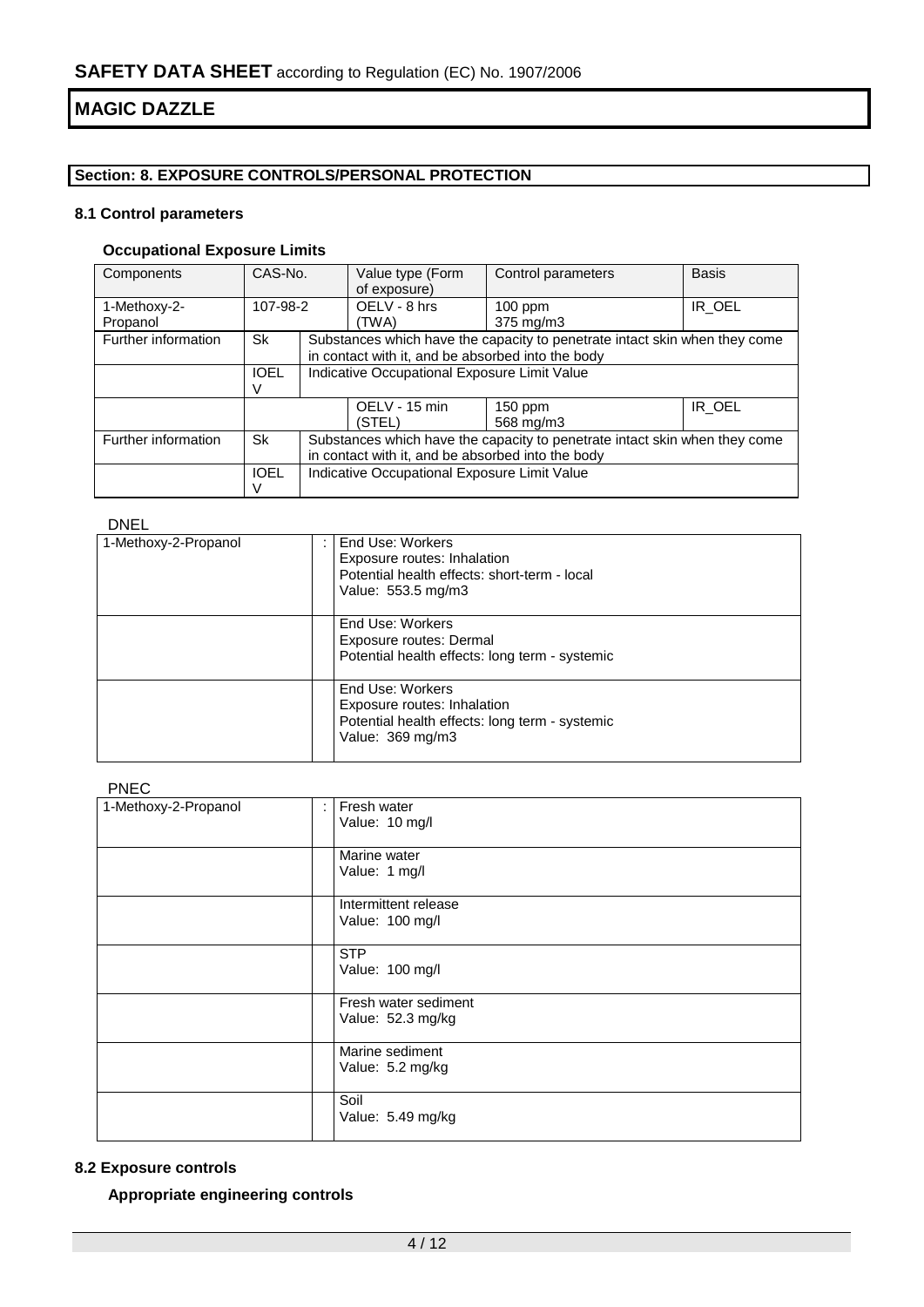Good general ventilation should be sufficient to control worker exposure to airborne contaminants.

| <b>Individual protection measures</b>     |  |                                                                                                                                                                                                                                                                                                                                                                                                         |  |  |  |
|-------------------------------------------|--|---------------------------------------------------------------------------------------------------------------------------------------------------------------------------------------------------------------------------------------------------------------------------------------------------------------------------------------------------------------------------------------------------------|--|--|--|
| Hygiene measures                          |  | : Wash hands before breaks and immediately after handling the<br>product.                                                                                                                                                                                                                                                                                                                               |  |  |  |
| Eye/face protection (EN<br>166)           |  | : Safety glasses                                                                                                                                                                                                                                                                                                                                                                                        |  |  |  |
| Hand protection (EN 374)                  |  | : Recommended preventive skin protection<br>Gloves<br>Nitrile rubber<br>butyl-rubber<br>Breakthrough time: $1 - 4$ hours<br>Minimum thickness for butyl-rubber 0.3 mm for nitrile rubber<br>0.2 mm or equivalent (please refer to the gloves<br>manufacturer/distributor for advise).<br>Gloves should be discarded and replaced if there is any<br>indication of degradation or chemical breakthrough. |  |  |  |
| Skin and body protection<br>(EN 14605)    |  | : Wear suitable protective clothing.                                                                                                                                                                                                                                                                                                                                                                    |  |  |  |
| Respiratory protection (EN<br>143, 14387) |  | : When respiratory risks cannot be avoided or sufficiently<br>limited by technical means of collective protection or by<br>measures, methods or procedures of work organization,<br>consider the use of certified respiratory protection equipment<br>meeting EU requirements (89/656/EEC, (EU) 2016/425), or<br>equivalent, with filter type:A-P                                                       |  |  |  |
| <b>Environmental exposure controls</b>    |  |                                                                                                                                                                                                                                                                                                                                                                                                         |  |  |  |
| General advice                            |  | : Consider the provision of containment around storage<br>vessels.                                                                                                                                                                                                                                                                                                                                      |  |  |  |

# **Section: 9. PHYSICAL AND CHEMICAL PROPERTIES**

## **9.1 Information on basic physical and chemical properties**

| Appearance                                                     | liquid              |
|----------------------------------------------------------------|---------------------|
| Colour                                                         | blue                |
| Odour                                                          | : characteristic    |
| Flash point                                                    | : $>$ 100 °C        |
|                                                                |                     |
| рH                                                             | $:$ not determined  |
| Odour Threshold                                                | ∶no data available  |
| Melting point/freezing point                                   | : no data available |
| Initial boiling point and boiling : no data available<br>range |                     |
| Evaporation rate                                               | ∶no data available  |
| Flammability (solid, gas)                                      | no data available   |
| Upper explosion limit                                          | no data available   |
|                                                                |                     |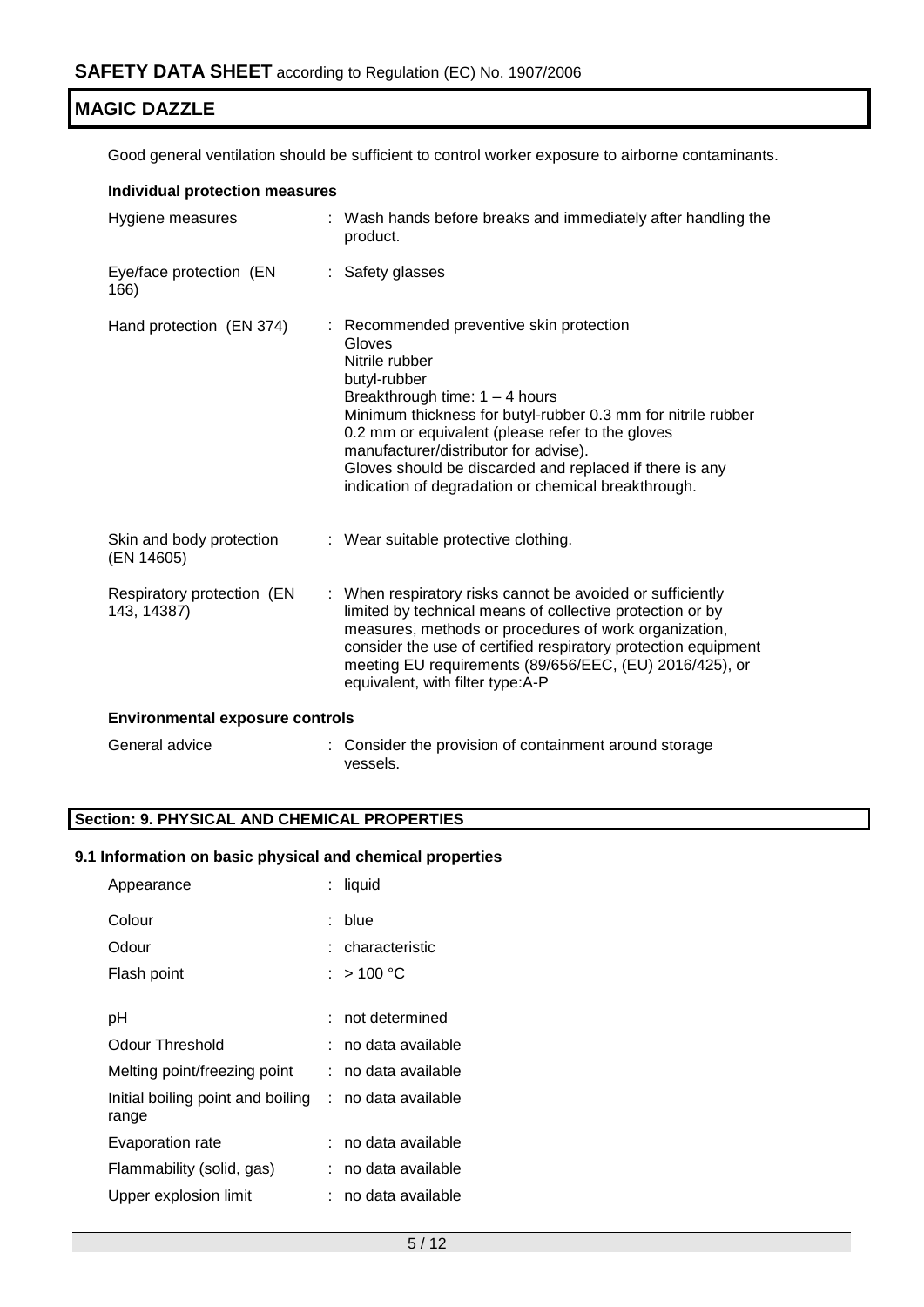| Lower explosion limit                      | no data available                             |
|--------------------------------------------|-----------------------------------------------|
| Vapour pressure                            | no data available                             |
| Relative vapour density                    | no data available                             |
| Relative density                           | $: 0.990 - 1.010$                             |
| Solubility(ies)                            |                                               |
| Water solubility                           | : soluble in cold water, soluble in hot water |
| Solubility in other solvents               | no data available                             |
| Partition coefficient: n-<br>octanol/water | : no data available                           |
| Auto-ignition temperature                  | : no data available                           |
| Thermal decomposition                      | no data available                             |
| Viscosity, dynamic                         | no data available                             |
| Viscosity, kinematic                       | no data available                             |
| Explosive properties                       | no data available                             |
| Oxidizing properties                       | no data available                             |

## **9.2 Other information**

no data available

# **Section: 10. STABILITY AND REACTIVITY**

# **10.1 Reactivity**

No dangerous reaction known under conditions of normal use.

# **10.2 Chemical stability**

Stable under normal conditions.

#### **10.3 Possibility of hazardous reactions**

Hazardous reactions : No dangerous reaction known under conditions of normal use.

## **10.4 Conditions to avoid**

Conditions to avoid : None known.

## **10.5 Incompatible materials**

Materials to avoid : None known

## **10.6 Hazardous decomposition products**

| Hazardous decomposition | Depending on combustion properties, decomposition products |
|-------------------------|------------------------------------------------------------|
| products                | may include following materials:                           |
|                         | Carbon oxides                                              |

## **Section: 11. TOXICOLOGICAL INFORMATION**

## **11.1 Information on toxicological effects**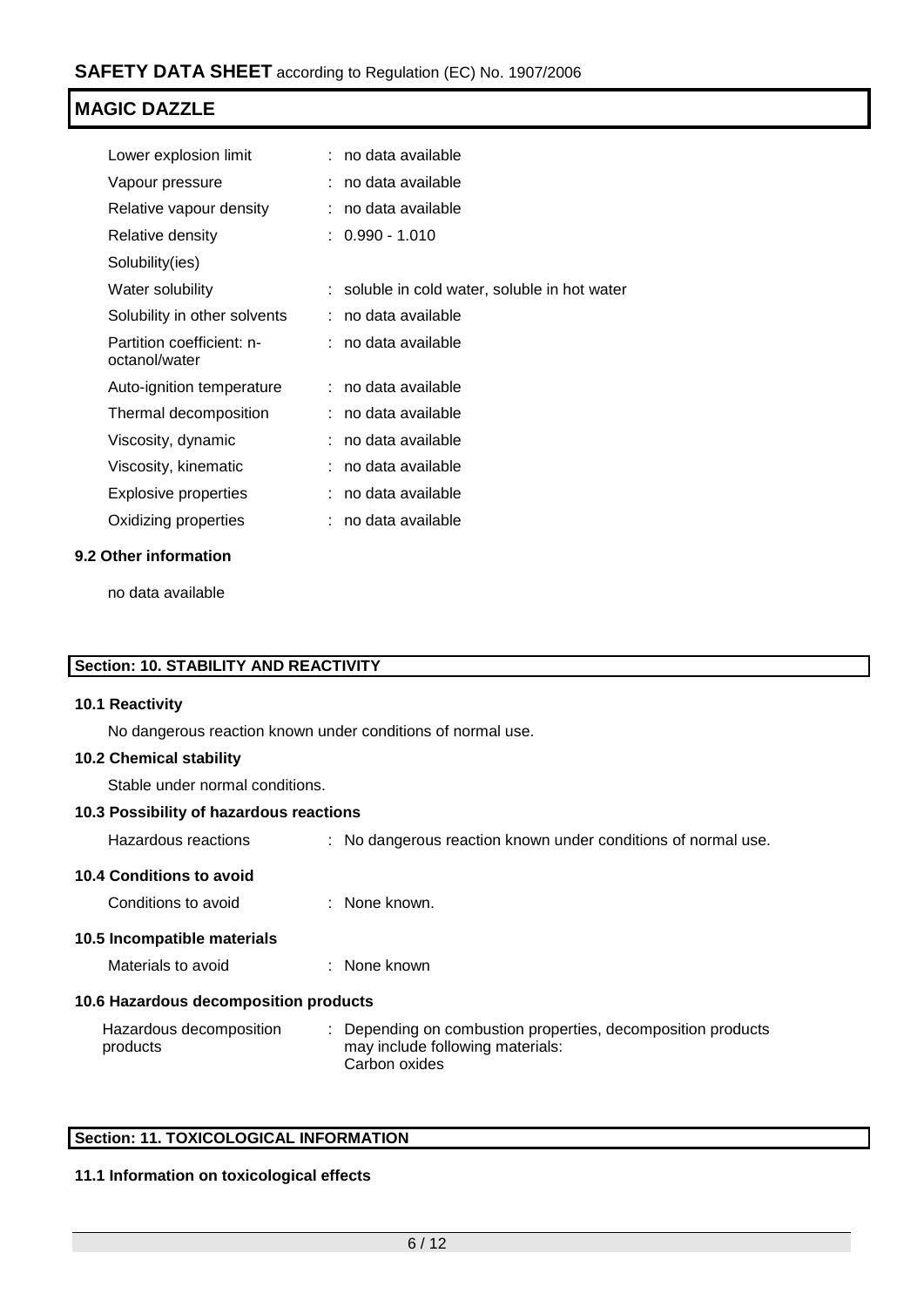Information on likely routes of : Inhalation, Eye contact, Skin contact exposure

## **Toxicity**

# **Product**

| Acute oral toxicity                  | There is no data available for this product.                                                   |
|--------------------------------------|------------------------------------------------------------------------------------------------|
| Acute inhalation toxicity            | There is no data available for this product.<br>÷                                              |
| Acute dermal toxicity                | : There is no data available for this product.                                                 |
| Skin corrosion/irritation            | There is no data available for this product.                                                   |
| Serious eye damage/eye<br>irritation | : There is no data available for this product.                                                 |
| Respiratory or skin<br>sensitization | : There is no data available for this product.                                                 |
| Carcinogenicity                      | There is no data available for this product.                                                   |
| Reproductive effects                 | There is no data available for this product.                                                   |
| Germ cell mutagenicity               | There is no data available for this product.                                                   |
| Teratogenicity                       | There is no data available for this product.                                                   |
| STOT - single exposure               | There is no data available for this product.                                                   |
| STOT - repeated exposure             | There is no data available for this product.                                                   |
| Aspiration toxicity                  | There is no data available for this product.                                                   |
| <b>Components</b>                    |                                                                                                |
| Acute oral toxicity                  | : 1-Butoxy-2-Propanol<br>LD50 rat: 2,500 mg/kg                                                 |
|                                      | 1-Methoxy-2-Propanol<br>LD50 rat: > 5,000 mg/kg<br>LD50 rat: 4,016 mg/kg                       |
| <b>Components</b>                    |                                                                                                |
| Acute inhalation toxicity            | : 1-Methoxy-2-Propanol<br>LC50 rat: 27.3 mg/l<br>Exposure time: 4 h<br>Test atmosphere: vapour |
| <b>Components</b>                    |                                                                                                |
| Acute dermal toxicity                | : 1-Butoxy-2-Propanol<br>LD50 rat: 2,193 mg/kg                                                 |
|                                      | 1-Methoxy-2-Propanol<br>LD50 rabbit: > 13,000 mg/kgLD50 rat: > 2000                            |
| <b>Potential Health Effects</b>      |                                                                                                |
| Eyes                                 | : Health injuries are not known or expected under normal<br>use.                               |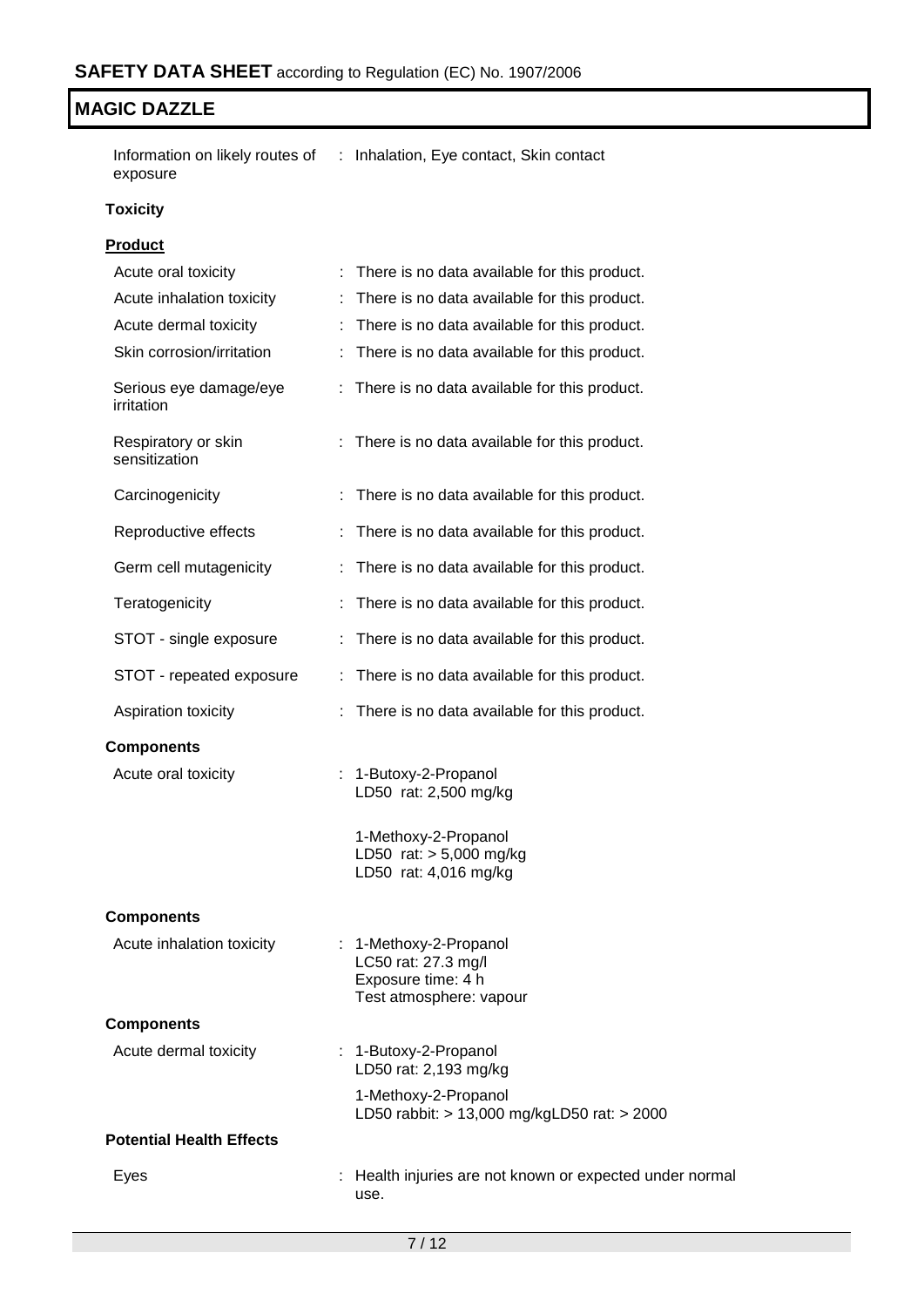| Skin                                  |  | : Health injuries are not known or expected under normal<br>use. |  |
|---------------------------------------|--|------------------------------------------------------------------|--|
| Ingestion                             |  | : Health injuries are not known or expected under normal<br>use. |  |
| Inhalation                            |  | : Health injuries are not known or expected under normal<br>use. |  |
| Chronic Exposure                      |  | : Health injuries are not known or expected under normal<br>use. |  |
| <b>Experience with human exposure</b> |  |                                                                  |  |
| Eye contact                           |  | : No symptoms known or expected.                                 |  |

| Skin contact               | : No symptoms known or expected. |
|----------------------------|----------------------------------|
| Ingestion                  | : No symptoms known or expected. |
| <b>Inhalation</b>          | : No symptoms known or expected. |
| <b>Further information</b> | : no data available              |

# **Section: 12. ECOLOGICAL INFORMATION**

# **12.1 Ecotoxicity**

| <b>Product</b>                                         |                                                                                                                      |
|--------------------------------------------------------|----------------------------------------------------------------------------------------------------------------------|
| <b>Environmental Effects</b>                           | : This product has no known ecotoxicological effects.                                                                |
| Toxicity to fish                                       | : no data available                                                                                                  |
| Toxicity to daphnia and other<br>aquatic invertebrates | : no data available                                                                                                  |
| Toxicity to algae                                      | : no data available                                                                                                  |
| <b>Components</b>                                      |                                                                                                                      |
| Toxicity to fish                                       | : 1-Methoxy-2-Propanol<br>96 h LC50 Fish: > 1,000 mg/l<br>96 h LC50 Rainbow Trout: >= 1,000 mg/l<br>Method: OECD 203 |
| <b>Components</b>                                      |                                                                                                                      |
| Toxicity to daphnia and other<br>aquatic invertebrates | $: 1-Butoxy-2-Propanol$<br>48 h EC50: > 1,000 mg/l                                                                   |
|                                                        | 1-Methoxy-2-Propanol<br>48 h LC50 Daphnia magna: 21,100 - 25,900 mg/l<br>Method: Other guidelines                    |
| <b>Components</b>                                      |                                                                                                                      |
| Toxicity to algae                                      | : 1-Methoxy-2-Propanol<br>7 d EC50 Green Algae (Pseudokirchneriella                                                  |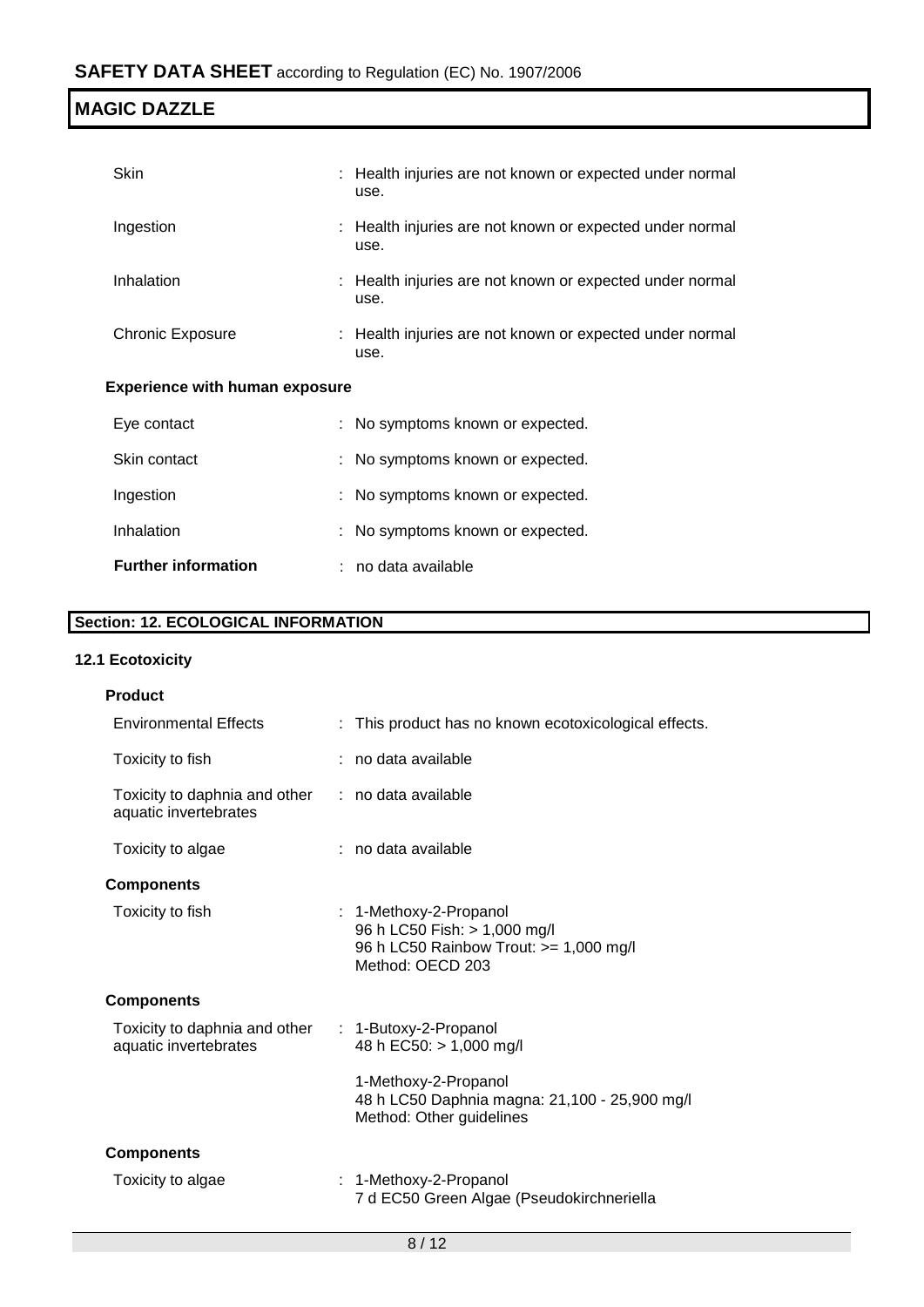| <b>MAGIC DAZZLE</b>                |                                                                                                 |  |  |
|------------------------------------|-------------------------------------------------------------------------------------------------|--|--|
|                                    | subcapitata, previously Selenastrum capricornutum): ><br>1,000 mg/l<br>Method: Other guidelines |  |  |
| <b>Components</b>                  |                                                                                                 |  |  |
| Toxicity to bacteria               | : 1-Methoxy-2-Propanol<br>3 h IC50 Sewage Microorganisms: > 1,000 mg/l<br>Method: OECD 209      |  |  |
| 12.2 Persistence and degradability |                                                                                                 |  |  |
| <b>Product</b>                     |                                                                                                 |  |  |
| no data available                  |                                                                                                 |  |  |
| <b>Components</b>                  |                                                                                                 |  |  |
| Biodegradability                   | : 1-Butoxy-2-Propanol<br>Result: Readily biodegradable.                                         |  |  |
|                                    | 1-Methoxy-2-Propanol<br>Result: Readily biodegradable.                                          |  |  |
| 12.3 Bioaccumulative potential     |                                                                                                 |  |  |

no data available

## **12.4 Mobility in soil**

no data available

# **12.5 Results of PBT and vPvB assessment**

#### **Product**

Assessment : This substance/mixture contains no components considered to be either persistent, bioaccumulative and toxic (PBT), or very persistent and very bioaccumulative (vPvB) at levels of 0.1% or higher.

#### **12.6 Other adverse effects**

no data available

## **Section: 13. DISPOSAL CONSIDERATIONS**

Dispose of in accordance with the European Directives on waste and hazardous waste.Waste codes should be assigned by the user, preferably in discussion with the waste disposal authorities.

#### **13.1 Waste treatment methods**

| Product | : Where possible recycling is preferred to disposal or         |
|---------|----------------------------------------------------------------|
|         | incineration.                                                  |
|         | If recycling is not practicable, dispose of in compliance with |
|         | local regulations.                                             |
|         | Dispose of wastes in an approved waste disposal facility.      |
|         |                                                                |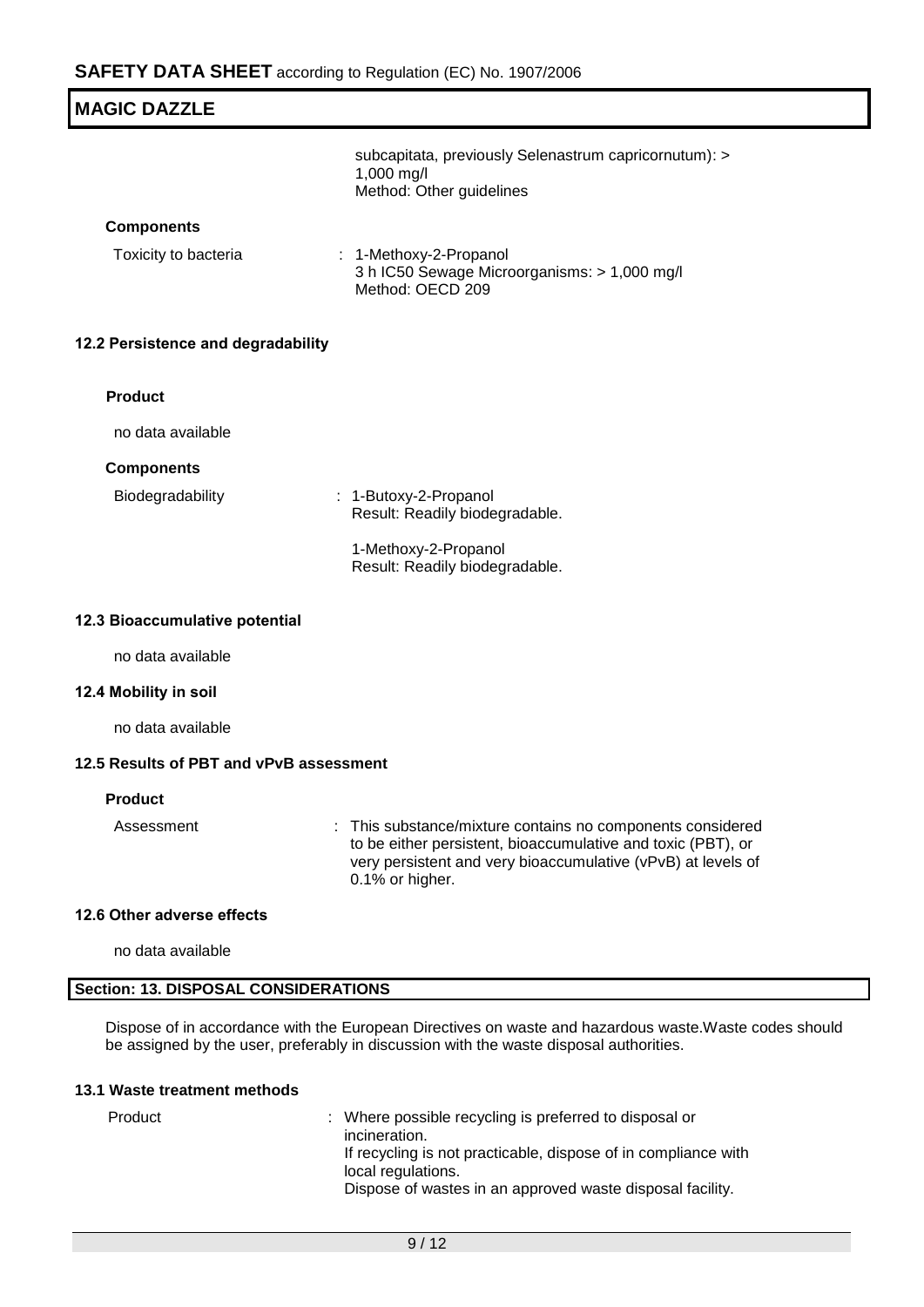| <b>MAGIC DAZZLE</b>                  |                                                                                                                                                                                                                                                                                                                                                                                                                                                                                                               |
|--------------------------------------|---------------------------------------------------------------------------------------------------------------------------------------------------------------------------------------------------------------------------------------------------------------------------------------------------------------------------------------------------------------------------------------------------------------------------------------------------------------------------------------------------------------|
| Contaminated packaging               | : Dispose of as unused product.<br>Empty containers should be taken to an approved waste<br>handling site for recycling or disposal.<br>Do not re-use empty containers.                                                                                                                                                                                                                                                                                                                                       |
| Guidance for Waste Code<br>selection | : Organic wastes containing dangerous substances. If this<br>product is used in any further processes, the final user must<br>redefine and assign the most appropriate European Waste<br>Catalogue Code. It is the responsibility of the waste generator<br>to determine the toxicity and physical properties of the<br>material generated to determine the proper waste<br>identification and disposal methods in compliance with<br>applicable European (EU Directive 2008/98/EC) and local<br>regulations. |

#### **Section: 14. TRANSPORT INFORMATION**

The shipper/consignor/sender is responsible to ensure that the packaging, labeling, and markings are in compliance with the selected mode of transport.

| Land transport (ADR/ADN/RID)                  |                                                          |
|-----------------------------------------------|----------------------------------------------------------|
| 14.1 UN number:                               | Not applicable.                                          |
| 14.2 UN proper shipping name:                 | PRODUCT IS NOT REGULATED DURING<br><b>TRANSPORTATION</b> |
| 14.3 Transport hazard class(es):              | Not applicable.                                          |
| 14.4 Packing group:                           | Not applicable.                                          |
| 14.5 Environmental hazards:                   | No.                                                      |
| 14.6 Special precautions for user:            | Not applicable.                                          |
| Air transport (IATA)                          |                                                          |
| 14.1 UN number:                               | Not applicable.                                          |
| 14.2 UN proper shipping name:                 | PRODUCT IS NOT REGULATED DURING<br><b>TRANSPORTATION</b> |
| 14.3 Transport hazard class(es):              | Not applicable.                                          |
| 14.4 Packing group:                           | Not applicable.                                          |
| <b>14.5 Environmental hazards:</b>            | No.                                                      |
| 14.6 Special precautions for user:            | Not applicable.                                          |
| Sea transport (IMDG/IMO)                      |                                                          |
| 14.1 UN number:                               | Not applicable.                                          |
| 14.2 UN proper shipping name:                 | PRODUCT IS NOT REGULATED DURING<br>TRANSPORTATION        |
| 14.3 Transport hazard class(es):              | Not applicable.                                          |
| 14.4 Packing group:                           | Not applicable.                                          |
| <b>14.5 Environmental hazards:</b>            | No                                                       |
| 14.6 Special precautions for user:            | Not applicable.                                          |
| 14.7 Transport in bulk according to           | Not applicable.                                          |
| Annex II of MARPOL 73/78 and the IBC<br>Code: |                                                          |
|                                               |                                                          |

## **Section: 15. REGULATORY INFORMATION**

**15.1 Safety, health and environmental regulations/legislation specific for the substance or mixture:**

# **INTERNATIONAL CHEMICAL CONTROL LAWS**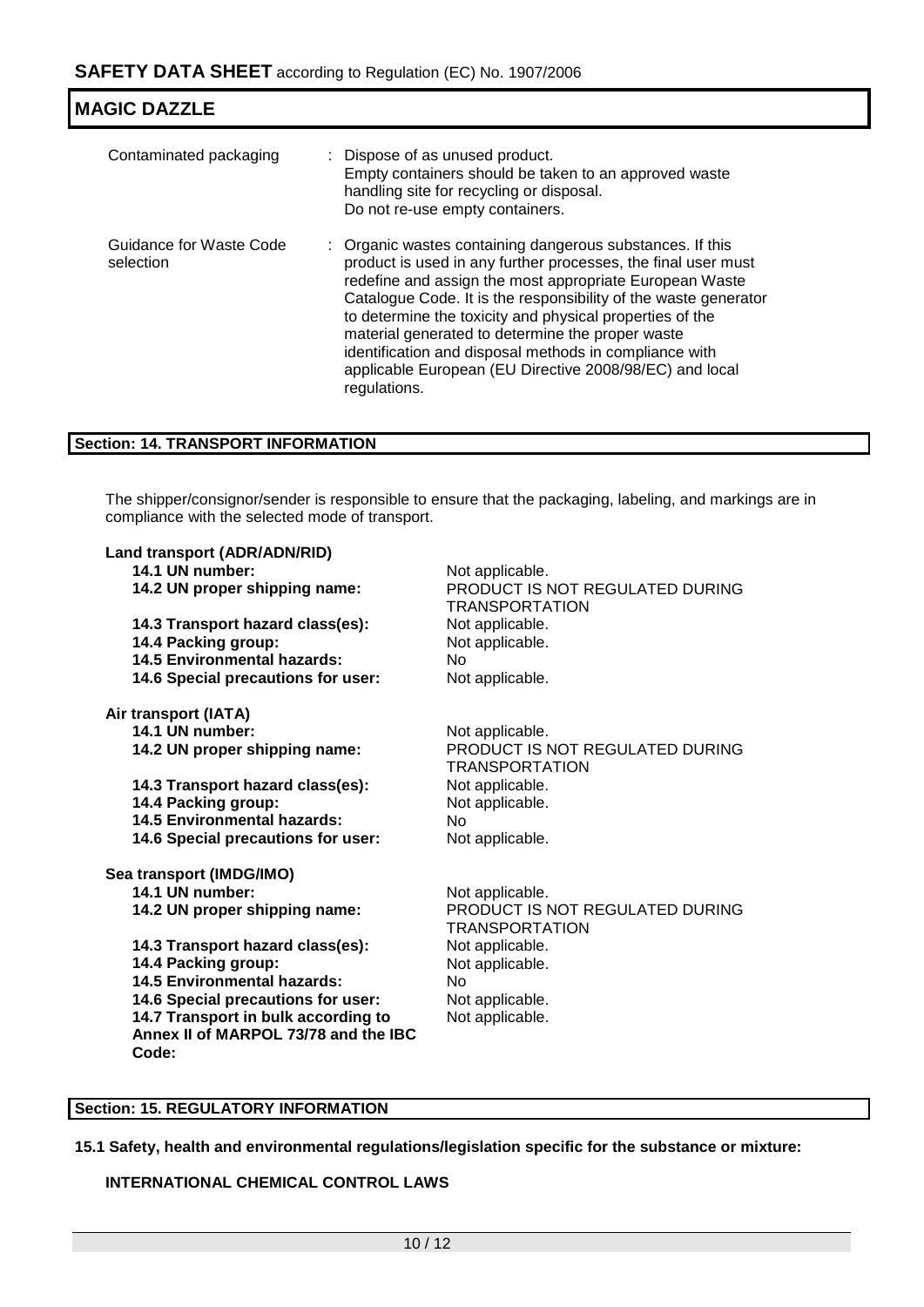#### **15.2 Chemical Safety Assessment:**

No Chemical Safety Assessment has been carried out on the product.

#### **Section: 16. OTHER INFORMATION**

| Procedure used to derive the classification according to REGULATION (EC) No 1272/2008 |                                                         |                      |  |  |  |
|---------------------------------------------------------------------------------------|---------------------------------------------------------|----------------------|--|--|--|
| <b>Classification</b>                                                                 |                                                         | <b>Justification</b> |  |  |  |
| Not a hazardous substance or mixture.                                                 |                                                         | Calculation method   |  |  |  |
| <b>Full text of H-Statements</b>                                                      |                                                         |                      |  |  |  |
| H <sub>226</sub><br>H315                                                              | Flammable liquid and vapour.<br>Causes skin irritation. |                      |  |  |  |

H319 Causes serious eye irritation.

H336 May cause drowsiness or dizziness.

#### **Full text of other abbreviations**

ADN – European Agreement concerning the International Carriage of Dangerous Goods by Inland Waterways; ADR – European Agreement concerning the International Carriage of Dangerous Goods by Road; AICS – Australian Inventory of Chemical Substances; ASTM – American Society for the Testing of Materials; bw – Body weight; CLP – Classification Labelling Packaging Regulation; Regulation (EC) No 1272/2008; CMR – Carcinogen, Mutagen or Reproductive Toxicant; DIN – Standard of the German Institute for Standardisation; DSL – Domestic Substances List (Canada); ECHA – European Chemicals Agency; EC-Number – European Community number; ECx – Concentration associated with x% response; ELx – Loading rate associated with x% response; EmS – Emergency Schedule; ENCS – Existing and New Chemical Substances (Japan); ErCx – Concentration associated with x% growth rate response; GHS – Globally Harmonized System; GLP – Good Laboratory Practice; IARC – International Agency for Research on Cancer; IATA – International Air Transport Association; IBC – International Code for the Construction and Equipment of Ships carrying Dangerous Chemicals in Bulk; IC50 – Half maximal inhibitory concentration; ICAO – International Civil Aviation Organization; IECSC – Inventory of Existing Chemical Substances in China; IMDG – International Maritime Dangerous Goods; IMO – International Maritime Organization; ISHL – Industrial Safety and Health Law (Japan); ISO – International Organisation for Standardization; KECI – Korea Existing Chemicals Inventory; LC50 – Lethal Concentration to 50 % of a test population; LD50 – Lethal Dose to 50% of a test population (Median Lethal Dose); MARPOL – International Convention for the Prevention of Pollution from Ships; n.o.s. – Not Otherwise Specified; NO(A)EC – No Observed (Adverse) Effect Concentration; NO(A)EL – No Observed (Adverse) Effect Level; NOELR – No Observable Effect Loading Rate; NZIoC – New Zealand Inventory of Chemicals; OECD – Organization for Economic Co-operation and Development; OPPTS – Office of Chemical Safety and Pollution Prevention; PBT – Persistent, Bioaccumulative and Toxic substance; PICCS – Philippines Inventory of Chemicals and Chemical Substances; (Q)SAR – (Quantitative) Structure Activity Relationship; REACH – Regulation (EC) No 1907/2006 of the European Parliament and of the Council concerning the Registration, Evaluation, Authorisation and Restriction of Chemicals; RID – Regulations concerning the International Carriage of Dangerous Goods by Rail; SADT – Self-Accelerating Decomposition Temperature; SDS – Safety Data Sheet; TCSI – Taiwan Chemical Substance Inventory; TRGS – Technical Rule for Hazardous Substances; TSCA – Toxic Substances Control Act (United States); UN – United Nations; vPvB – Very Persistent and Very Bioaccumulative

| Sources of key data used to<br>compile the Safety Data<br>Sheet | : IARC Monographs on the Evaluation of the Carcinogenic Risk<br>of Chemicals to Man, Geneva: World Health Organization,<br>International Agency for Research on Cancer. |
|-----------------------------------------------------------------|-------------------------------------------------------------------------------------------------------------------------------------------------------------------------|
|                                                                 |                                                                                                                                                                         |

The possible key literature references and data sources which may have been used in conjunction with the consideration of